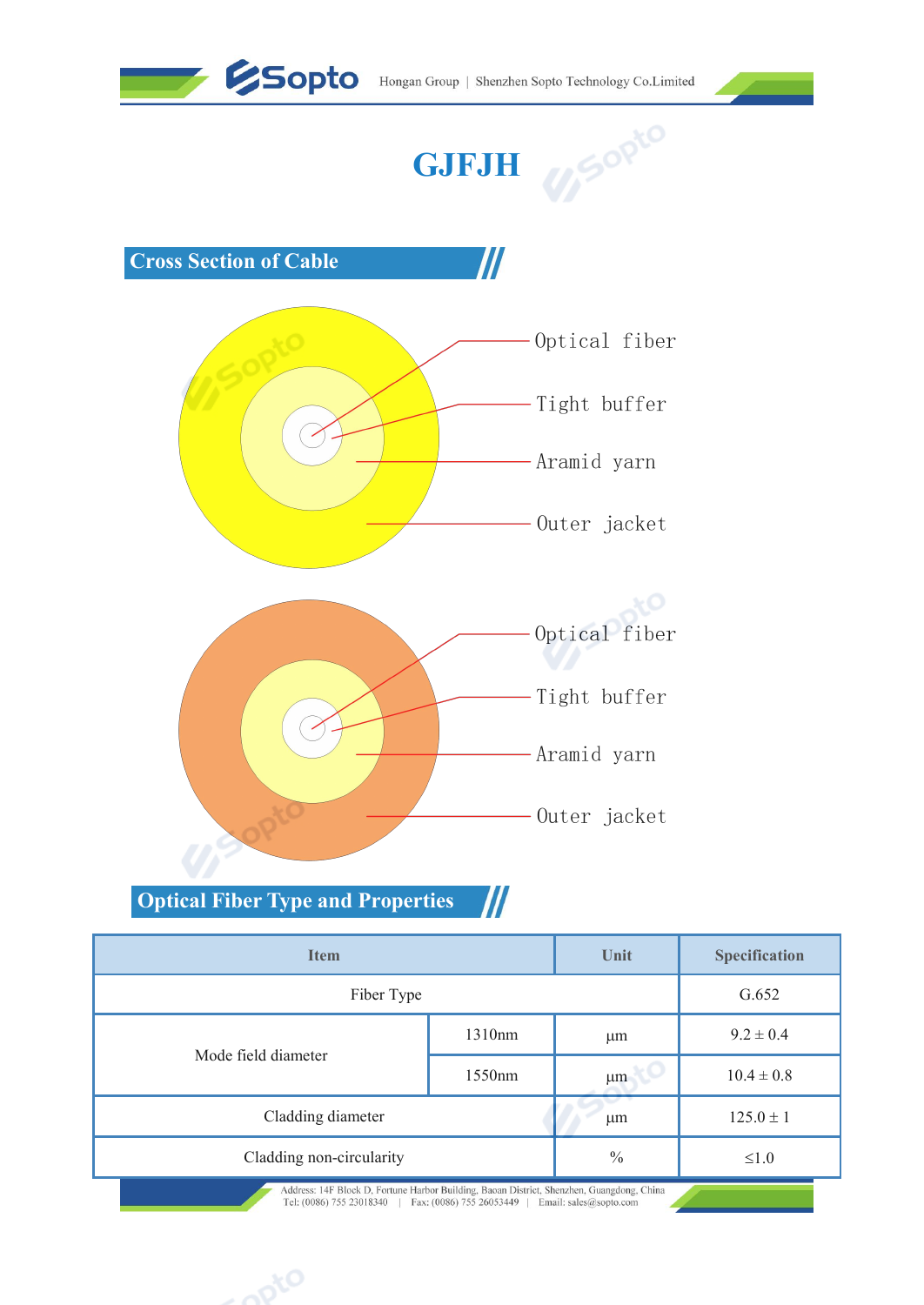| <b>Sopto</b>                         |                                                  | $\,$ Hongan Group $\,$   $\,$ Shenzhen Sopto Technology Co.<br>Limited |                     |
|--------------------------------------|--------------------------------------------------|------------------------------------------------------------------------|---------------------|
| Core/cladding concentricity error    |                                                  | $\mu$ m                                                                | $\leq 0.5$          |
| Coating diameter                     |                                                  | μm                                                                     | $242 \pm 7$         |
| Coating/cladding concentricity error |                                                  | $\mu$ m                                                                | $\leq$ 12           |
| Cable cut-off wavelength             |                                                  | nm                                                                     | $\leq 1260$         |
|                                      | 1310nm                                           | dB/km                                                                  | $\leq 0.4$          |
| <b>Attenuation Coefficient</b>       | 1550nm                                           | dB/km                                                                  | $\leq 0.3$          |
| Proof stress level                   |                                                  | kpsi                                                                   | $\geq$ 100          |
|                                      | Note: Other parameters meet standard ITU-T G.652 |                                                                        |                     |
| <b>Item</b>                          |                                                  | Unit                                                                   | Specification       |
| Fiber Type                           |                                                  |                                                                        | G.657A1             |
| Mode field diameter                  | 1310nm                                           | $\mu$ m                                                                | $8.6 - 9.5 \pm 0.4$ |
| $C(1, 1, 1)$ $1'$ $1'$               |                                                  |                                                                        | 1070107             |

|                                       | 1310nm                                           | dB/km   | $\leq 0.4$           |
|---------------------------------------|--------------------------------------------------|---------|----------------------|
| <b>Attenuation Coefficient</b>        | 1550nm                                           | dB/km   | $\leq 0.3$           |
| Proof stress level                    |                                                  | kpsi    | $\geq 100$           |
|                                       | Note: Other parameters meet standard ITU-T G.652 |         |                      |
| <b>Item</b>                           |                                                  | Unit    | Specification        |
| Fiber Type                            |                                                  |         | G.657A1              |
| Mode field diameter                   | 1310nm                                           | $\mu$ m | $8.6 - 9.5 \pm 0.4$  |
| Cladding diameter                     |                                                  | μm      | $125.0 \pm 0.7$      |
| Cladding non-circularity              |                                                  | $\%$    | ${\le}1.0$           |
| Core/cladding concentricity error     |                                                  | $\mu$ m | $\leq 0.5$           |
| Coating diameter                      |                                                  | $\mu$ m | $245 \pm 5$          |
| Coating/cladding concentricity error  |                                                  | $\mu$ m | $\leq$ 12            |
| Cable cut-off wavelength              |                                                  | nm      | $\leq 1260$          |
|                                       | 1310nm                                           | dB/km   | ${\leq}0.4$          |
| <b>Attenuation Coefficient</b>        | 1550nm                                           | dB/km   | $\leq 0.3$           |
|                                       | 1550nm                                           | dB/km   | $\leq 0.75$          |
| Macro-bend loss (1 turn, 10mm radius) | 1625nm                                           | dB/km   | $\leq1.5$            |
| Proof stress level                    |                                                  | kpsi    | $\geq\!\!100$        |
|                                       | Note: Other parameters meet standard ITU-T G.657 |         |                      |
| <b>Item</b>                           |                                                  | Unit    | <b>Specification</b> |
| Fiber Type                            |                                                  |         | G.657A2              |
| Mode field diameter                   | 1310nm                                           | μm      | $8.6 - 9.5 \pm 0.4$  |

|                                                                                                                                                  | 1550nm                                           | dB/km                  | $\leq 0.75$          |
|--------------------------------------------------------------------------------------------------------------------------------------------------|--------------------------------------------------|------------------------|----------------------|
| Macro-bend loss (1 turn, 10mm radius)                                                                                                            | 1625nm                                           | dB/km                  | $\leq1.5$            |
| Proof stress level                                                                                                                               |                                                  | kpsi                   | $\geq 100$           |
|                                                                                                                                                  | Note: Other parameters meet standard ITU-T G.657 |                        |                      |
| <b>Item</b>                                                                                                                                      |                                                  | Unit                   | <b>Specification</b> |
| Fiber Type                                                                                                                                       |                                                  |                        | G.657A2              |
| Mode field diameter                                                                                                                              | 1310nm                                           | $\mu$ m                | $8.6 - 9.5 \pm 0.4$  |
| Address: 14F Block D, Fortune Harbor Building, Baoan District, Shenzhen, Guangdong, China<br>Tel: (0086) 755 23018340   Fax: (0086) 755 26053449 |                                                  | Email: sales@sopto.com |                      |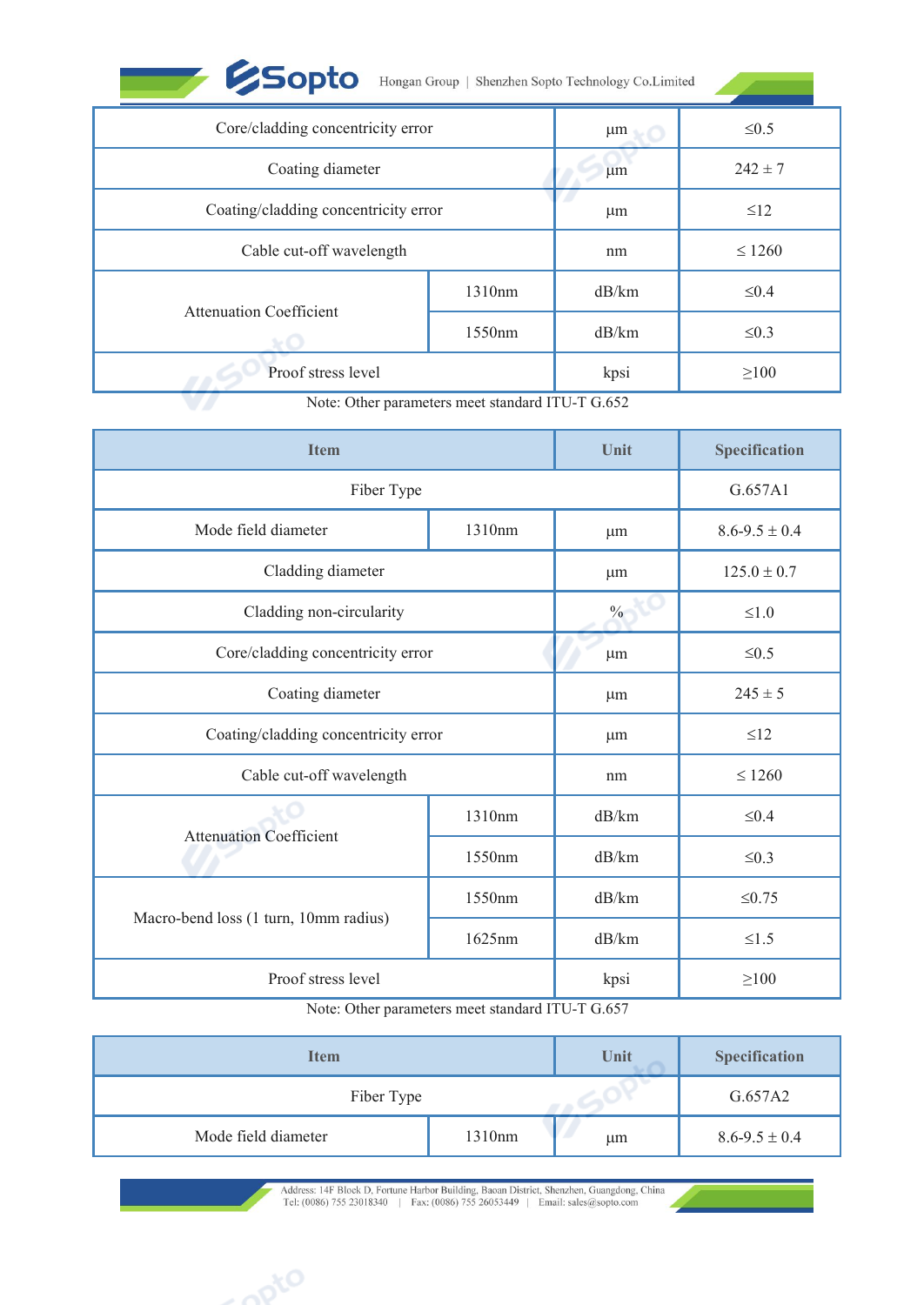| <b>ESopto</b>                                    |        | Hongan Group   Shenzhen Sopto Technology Co.Limited |                      |
|--------------------------------------------------|--------|-----------------------------------------------------|----------------------|
| Cladding diameter                                |        | μm                                                  | $125.0 \pm 0.7$      |
| Cladding non-circularity                         |        | $\frac{0}{0}$                                       | $\leq1.0$            |
| Core/cladding concentricity error                |        | $\mu$ m                                             | $\leq 0.5$           |
| Coating diameter                                 |        | $\mu$ m                                             | 245 $\pm$ 5          |
| Coating/cladding concentricity error             |        | $\mu$ m                                             | $\leq 12$            |
| Cable cut-off wavelength                         |        | nm                                                  | $\leq 1260$          |
|                                                  | 1310nm | dB/km                                               | $\leq 0.4$           |
| <b>Attenuation Coefficient</b>                   | 1550nm | dB/km                                               | $\leq 0.3$           |
|                                                  | 1550nm | dB/km                                               | $\leq 0.5$           |
| Macro-bend loss (1 turn, 7.5mm radius)           | 1625nm | dB/km                                               | $\leq1.0$            |
| Proof stress level                               |        | kpsi                                                | $\geq 100$           |
| Note: Other parameters meet standard ITU-T G.657 |        |                                                     |                      |
| <b>Item</b>                                      |        | Unit                                                | <b>Specification</b> |
|                                                  |        |                                                     |                      |

|                                        | 1550nm                                           | dB/km          | $\leq 0.3$           |
|----------------------------------------|--------------------------------------------------|----------------|----------------------|
|                                        | 1550nm                                           | dB/km          | $\leq 0.5$           |
| Macro-bend loss (1 turn, 7.5mm radius) | 1625nm                                           | dB/km          | $\leq1.0$            |
| Proof stress level                     |                                                  | kpsi           | $\geq 100$           |
|                                        | Note: Other parameters meet standard ITU-T G.657 |                |                      |
| <b>Item</b>                            |                                                  | Unit           | <b>Specification</b> |
| Fiber Type                             |                                                  |                | OM1                  |
| Core diameter                          |                                                  | μm             | $62.5 \pm 2.5$       |
| Cladding diameter                      |                                                  | μm             | $125.0 \pm 1.0$      |
| Cladding non-circularity               |                                                  | $\frac{0}{0}$  | $\leq1.0$            |
| Core/cladding concentricity error      |                                                  | μm             | $\leq1.5$            |
| Coating diameter                       |                                                  | $\mu$ m        | $245 \pm 10$         |
| Coating/cladding concentricity error   |                                                  | μm             | $\leq$ 12            |
|                                        | 850nm                                            | $MHz \cdot km$ | $\geq 160$           |
| Bandwidt                               | 1300nm                                           | MHz·km         | $\geq$ 500           |
|                                        | 850nm                                            | dB/km          | $\leq$ 3.5           |
| <b>Attenuation Coefficient</b>         | 1300nm                                           | dB/km          | $\leq1.5$            |
|                                        |                                                  | kpsi           | $\geq100$            |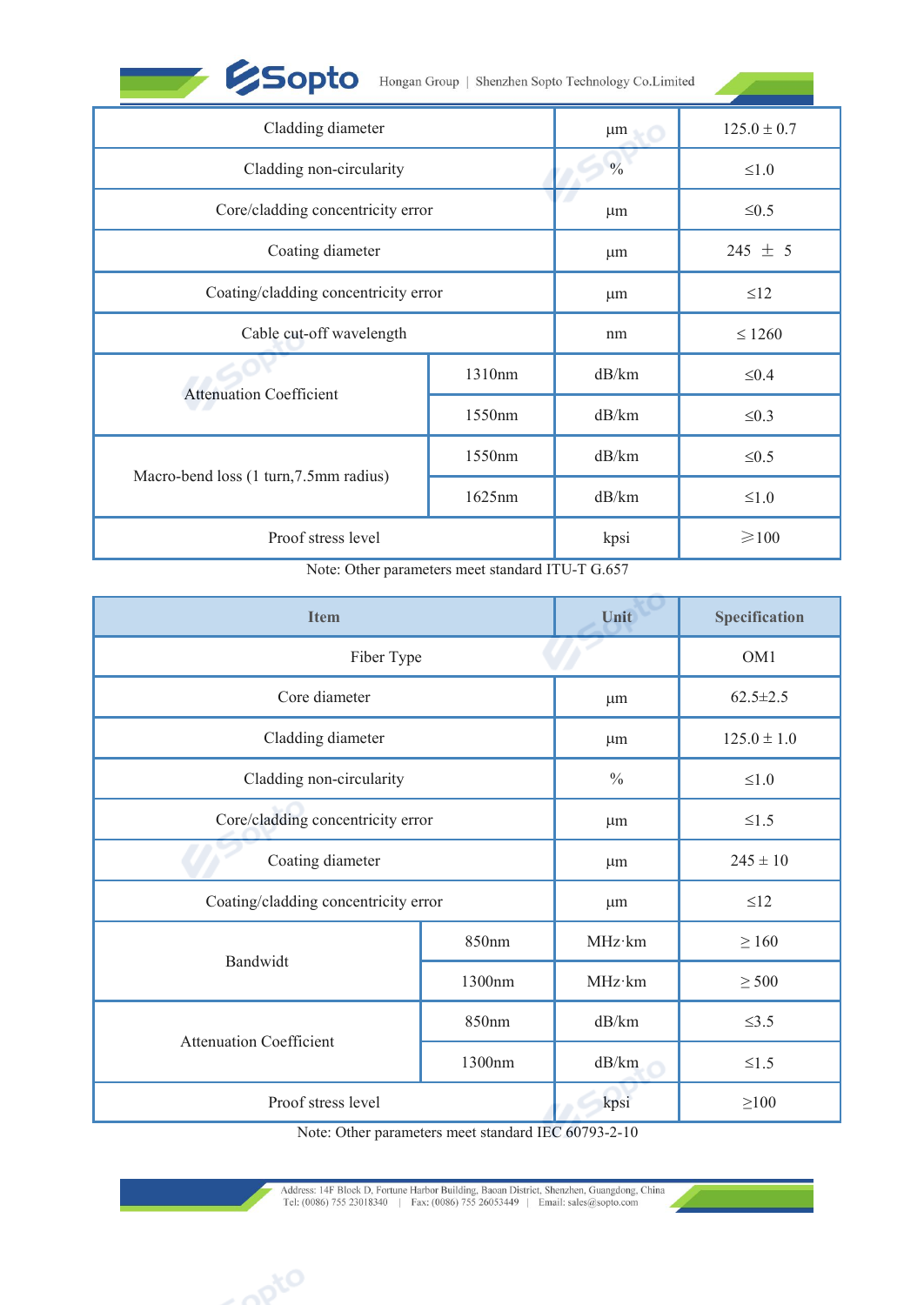|  |  | Hongan Group   Shenzhen Sopto Technology Co.Limited |
|--|--|-----------------------------------------------------|
|--|--|-----------------------------------------------------|

| <b>ESopto</b>                        |        | Hongan Group   Shenzhen Sopto Technology Co.Limited |                 |
|--------------------------------------|--------|-----------------------------------------------------|-----------------|
| Item                                 |        | Unit                                                | Specification   |
| Fiber Type                           |        |                                                     | OM <sub>2</sub> |
| Core diameter                        |        | μm                                                  | $50 \pm 2.5$    |
| Cladding diameter                    |        | $\mu$ m                                             | $125.0 \pm 1.0$ |
| Cladding non-circularity             |        | $\frac{0}{0}$                                       | $\leq 1.0$      |
| Core/cladding concentricity error    |        | $\mu$ m                                             | $\leq1.5$       |
| Coating diameter                     |        | $\mu$ m                                             | $245 \pm 10$    |
| Coating/cladding concentricity error |        | $\mu$ m                                             | $\leq$ 12       |
|                                      | 850nm  | MHz·km                                              | $\geq$ 500      |
| OFL Bandwidth                        | 1300nm | MHz·km                                              | $\geq$ 500      |
|                                      | 850nm  | dB/km                                               | $\leq$ 3.5      |
| <b>Attenuation Coefficient</b>       | 1300nm | dB/km                                               | $\leq1.5$       |
| Proof stress level                   |        | kpsi                                                | $\geq$ 100      |

| <b>Attenuation Coefficient</b>       | 850nm                                               | dB/km          | $\leq$ 3.5           |  |
|--------------------------------------|-----------------------------------------------------|----------------|----------------------|--|
|                                      | 1300nm                                              | dB/km          | $\leq1.5$            |  |
| Proof stress level                   |                                                     | kpsi           | $\geq 100$           |  |
|                                      | Note: Other parameters meet standard IEC 60793-2-10 |                |                      |  |
|                                      |                                                     |                |                      |  |
| <b>Item</b>                          |                                                     | Unit           | <b>Specification</b> |  |
| Fiber Type                           |                                                     |                | OM3                  |  |
| Core diameter                        |                                                     | μm             | $50 \pm 2.5$         |  |
| Cladding diameter                    | $\mu$ m                                             |                | $125.0 \pm 1.0$      |  |
| Cladding non-circularity             |                                                     | $\frac{0}{0}$  | $\leq1.0$            |  |
| Core/cladding concentricity error    |                                                     | $\mu$ m        | $\leq1.5$            |  |
| Coating diameter                     |                                                     | $\mu$ m        | $245 \pm 10$         |  |
| Coating/cladding concentricity error |                                                     | μm             | $\leq$ 12            |  |
|                                      | 850nm                                               | $MHz \cdot km$ | $\geq 1500$          |  |
| OFL Bandwidth                        | 1300nm                                              | MHz·km         | $\geq$ 500           |  |
|                                      | 850nm                                               | dB/km          | $\leq$ 3.5           |  |
| <b>Attenuation Coefficient</b>       | 1300nm                                              | dB/km          | $\leq1.5$            |  |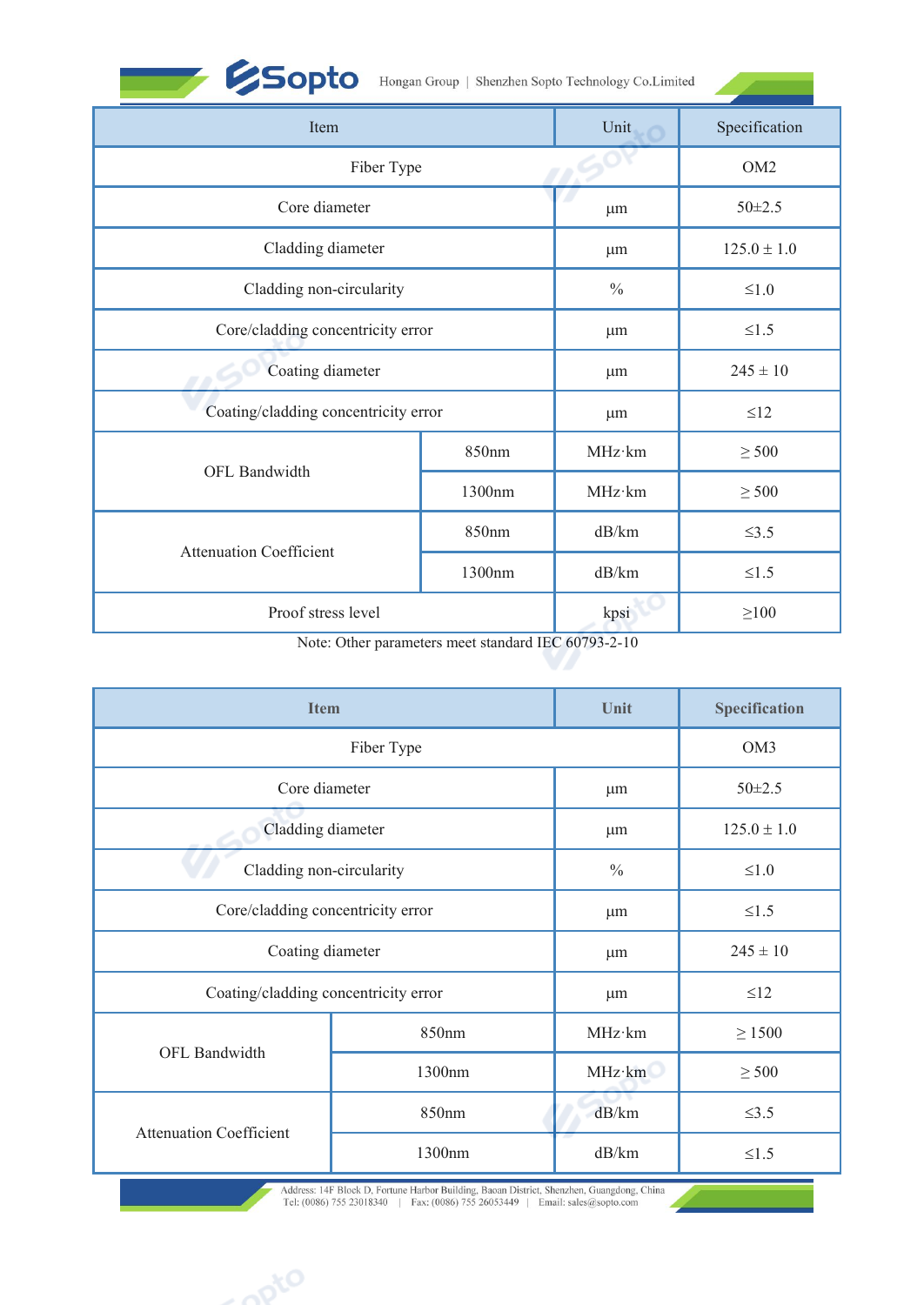|                                      |                                                     | Hongan Group   Shenzhen Sopto Technology Co.Limited |                 |
|--------------------------------------|-----------------------------------------------------|-----------------------------------------------------|-----------------|
| Proof stress level                   | kpsi                                                | $\geq$ 100                                          |                 |
|                                      | Note: Other parameters meet standard IEC 60793-2-10 |                                                     |                 |
| Item                                 |                                                     | Unit                                                | Specification   |
| Fiber Type                           |                                                     | OM4                                                 |                 |
| Core diameter                        | μm                                                  | $50 \pm 2.5$                                        |                 |
| Cladding diameter                    |                                                     | μm                                                  | $125.0 \pm 1.0$ |
| Cladding non-circularity             |                                                     | $\frac{0}{0}$                                       | $\leq1.0$       |
| Core/cladding concentricity error    |                                                     | μm                                                  | $\leq1.5$       |
| Coating diameter                     |                                                     | $\mu$ m                                             | $245 \pm 10$    |
| Coating/cladding concentricity error |                                                     | μm                                                  | $\leq$ 12       |
|                                      | 850nm                                               | MHz·km                                              | $\geq$ 3500     |
| OFL Bandwidth                        | 1300nm                                              | MHz·km                                              | $\geq$ 500      |
|                                      | 850nm                                               | dB/km                                               | $\leq 3.5$      |
| <b>Attenuation Coefficient</b>       | 1300nm                                              | dB/km                                               | ${\le}1.5$      |
| Proof stress level                   |                                                     | kpsi                                                | $\geq$ 100      |
|                                      |                                                     | Note: Other parameters meet standard IEC 60793-2-10 |                 |

|                    |                                   | 1300nm                                              | dB/km             | $\leq1.5$        |  |  |
|--------------------|-----------------------------------|-----------------------------------------------------|-------------------|------------------|--|--|
|                    | Proof stress level                |                                                     | kpsi              | $\geq 100$       |  |  |
|                    |                                   | Note: Other parameters meet standard IEC 60793-2-10 |                   |                  |  |  |
|                    | Dimensions of Cable Constructions |                                                     |                   |                  |  |  |
| <b>Item</b>        |                                   |                                                     | <b>Parameters</b> |                  |  |  |
|                    | Number of cores                   |                                                     |                   |                  |  |  |
|                    | Diameter                          | $0.9 \pm 0.05$ mm                                   |                   |                  |  |  |
| Tight buffer fiber | Material                          | LSZH (Oxygen index $\geq$ 25%)                      |                   |                  |  |  |
|                    | Tight buffer<br>color             | White                                               |                   |                  |  |  |
|                    | Fiber color                       |                                                     | Natural color     |                  |  |  |
| Strength member    | Material                          |                                                     | Aramid yarn       |                  |  |  |
| Outer jacket       | Diameter                          | $1.9 \pm 0.1$ mm                                    |                   | $2.9 \pm 0.1$ mm |  |  |